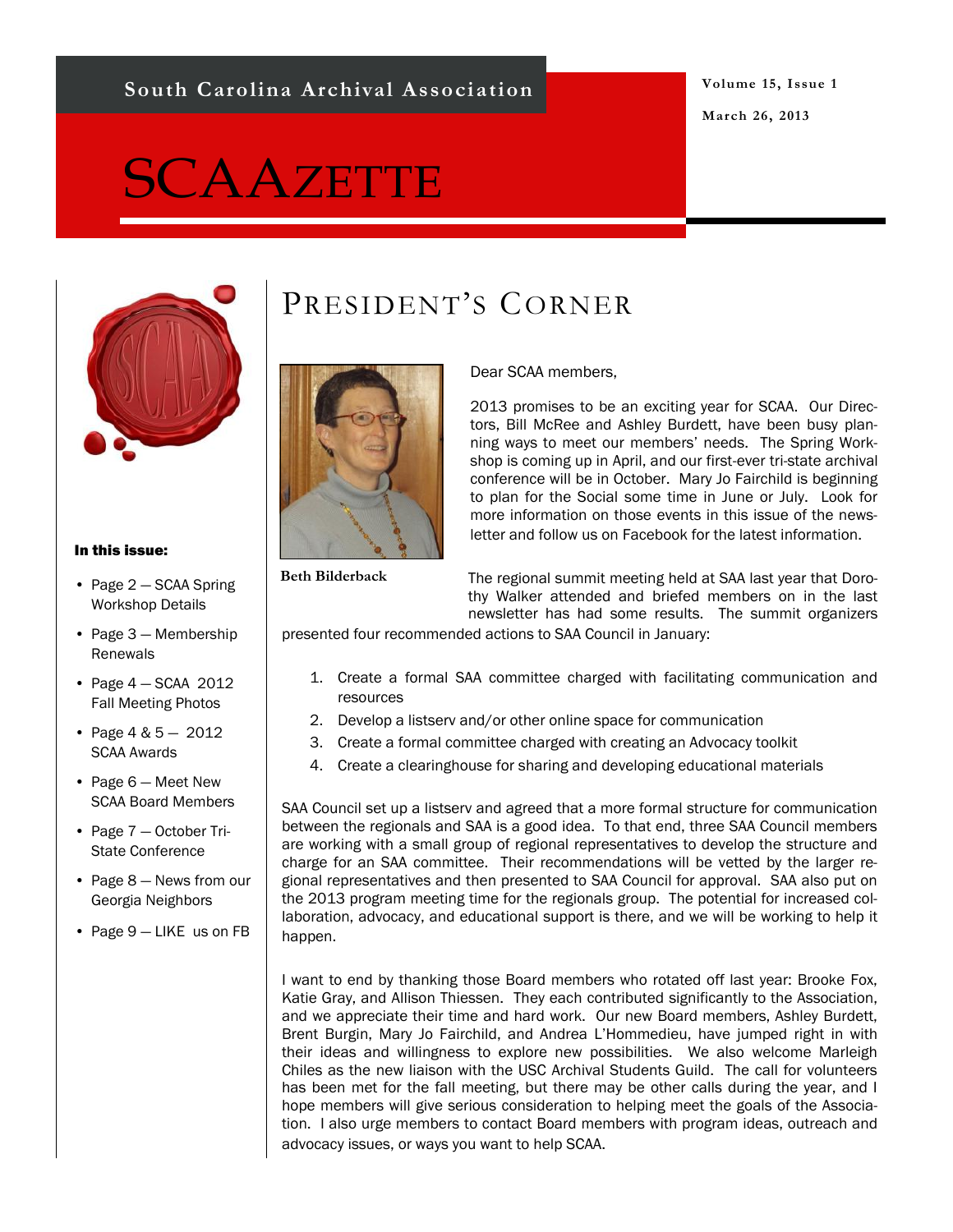#### **2013 SCAA Officers**

**President [Beth Bilderback](mailto:BILDERBK@mailbox.sc.edu)** South Caroliniana Library, USC 803-777-7090

> **VP/President Elect [Mary Jo Fairchild](mailto:maryjo.fairchild@schsonline.org)**

S.C. Historical Society (843) 723-3225 ext. 14

**Director [Bill McRee](mailto:bmcree@florencelibrary.org)** E.N. Zeigler SC History Room Florence County Library 843-292-7363

> **Director [Ashley Burdett](mailto:burdett_ashley@yahoo.com)** College of Charleston

**Treasurer [Andrea L'Hommedieu](mailto:ALHOMME@mailbox.sc.edu)** South Caroliniana Library, USC (803) 777-3133

> **Secretary [Alan Burns](mailto:ABURNS@clemson.edu)** Clemson University (864) 656-0234

**Membership Officer [Brent Burgin](mailto:membership@scarchivists.org)** Native American Studies Archive, USC Lancaster 803-313-7063

**Past President [Dorothy Walker](mailto:dhazelr@mailbox.sc.edu)** South Carolina Political

Collections, USC (803) 777-5825

**Webmaster [Angela Flenner](mailto:FlennerA@cofc.edu)** Addlestone Library College of Charleston 843-953-8013

## **JOIN US!**

# **2013 SCAA Spring Workshop**

### **April 24, 2013 | 10:00 AM- 3:00 PM**

#### Session I:

#### Thinking Digital: A practical session to help get you started!

Part of SAA's Digital Archives Specialist (DAS) Curriculum and Certificate Program, this 90 minute webinar is designed to help you make quality choices, choose applicable metadata, identify management techniques, plan delivery and discuss digital records in general.

### Session II:

#### Panel Discussion

Three panelists from across the state will discuss digitization measures and examine current issues, trends, and scholarship in digital archives and libraries. Panelists also will offer practical tips and advice on implementing digital initiatives that your institution may find valuable.

- Heather Gilbert, Digital Scholarship Librarian, College of Charleston
- Dr. Elise Lewis, Professor, School of Library and Information Science, University of South Carolina
- Chris Vinson, Head, Office of Library Technology, Clemson University

Registration begins at 9:30 a.m. Lunch will be provided.



Location: Doctors Bruce and Lee Foundation Library Stukes Meeting Room [509 S. Dargan Street, Florence, SC 29506](http://maps.google.com/maps?f=q&hl=en&geocode=&q=509+south+dargan+street,+florence,+sc&sll=33.817084,-79.447149&sspn=0.0105,0.022123&ie=UTF8&z=16&iwloc=addr&om=1)

#### Register online at: http://scarchivists.org/events

Registration Fee:

\$25 SCAA Member \$35 Non-member \$15 Students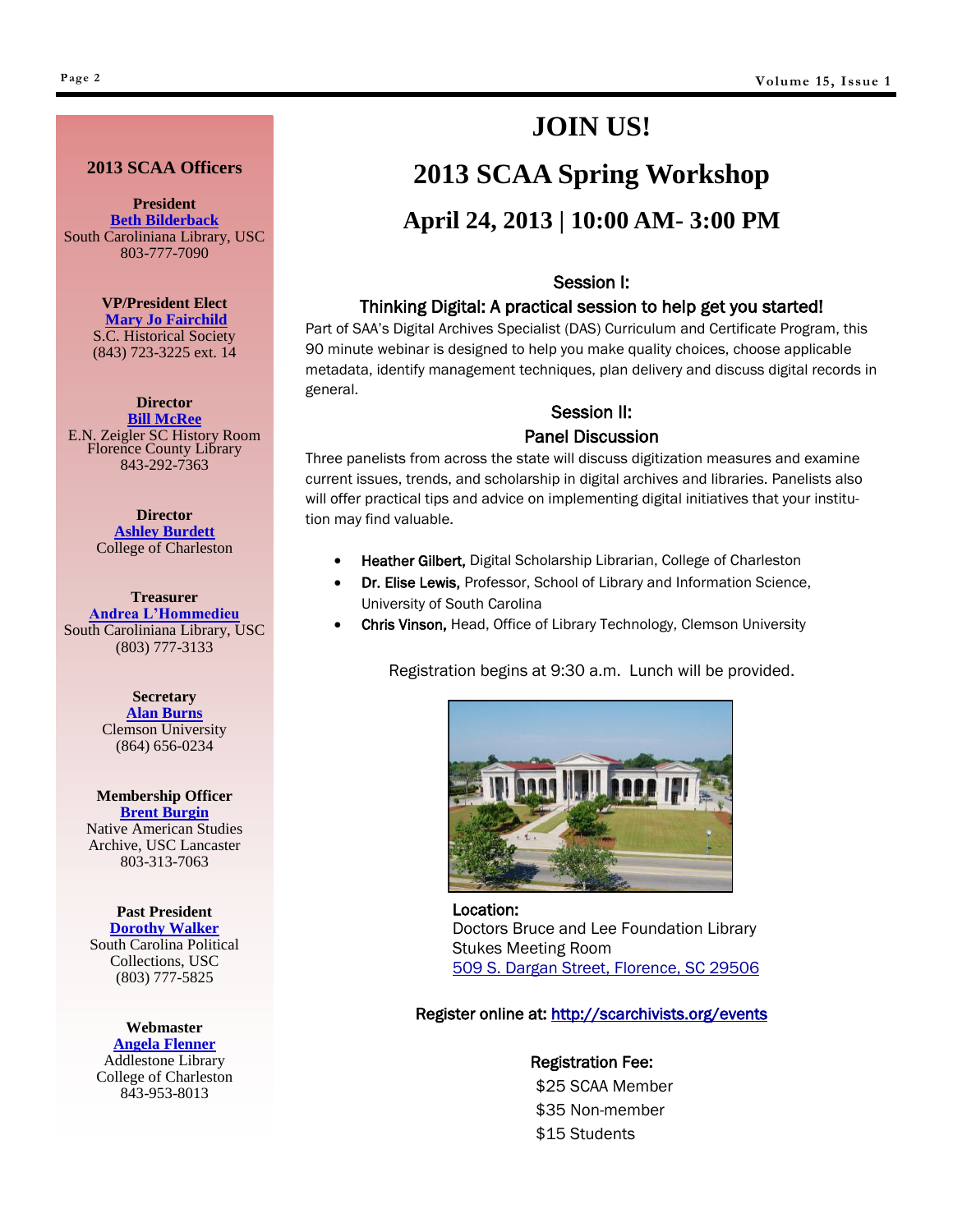### **MEMBERSHIP RENEWALS**

By Brent Burgin, Membership Officer

During my first board meeting as incoming SCAA Junior Director back in 2009 I remember a long meeting where one of the items discussed was our declining membership numbers. It was a long day of brainstorming and part of the process that led to our Strategic Plan.

When I officially took possession of the membership rolls a few weeks ago, it was heartening to see many more members than four years ago. Even more encouraging was the large contingent of students, more than  $\frac{1}{4}$  of our total membership. Kudos to my predecessor, Katie Gray for some wonderful work.

SCAA Memberships expire on January 1st of every year. I will very shortly be sending reminders to those of you

who have yet to renew your membership. SCAA Membership is very affordable and remains at previous levels: \$15 for professionals, \$10 for students, and \$50 for institutions.

To renew, visit our website at [http://scarchivists.org/](http://scarchivists.org/membership) [membership.](http://scarchivists.org/membership) Fill out your form online or download and mail it in.

We have a very exciting year approaching with a great Spring workshop and our first ever tri-state conference. Please email me with any questions at [member](mailto:membership@scarchivists.org)[ship@scarchivists.org.](mailto:membership@scarchivists.org)

Hoping to see you all at the Spring Workshop on April 24th.

### **ME M B E R NE W S**

Congratulations to Mike Kohl who retired at the end of 2012 after serving as Head of Special Collections at Clemson University Libraries since May 1982.

Mike was born and educated in Wisconsin, earning graduate degrees in History, Library Science and Business Administration from the University of Wisconsin at Madison. He has worked as an archivist and librarian at repositories in Wisconsin, Rhode Island, and California before coming to Clemson. During his career he became a Certified Archivist and Certified Records Manager.

Special Collections grew with the addition of responsibilities for the University Archives, campus Exhibits and Artifacts, and for a time Records Management. The processing of the Senator Strom Thurmond Collection was a major focus of unit operations and is only now concluding.

Mike successfully wrote a number of grants including one from the NHPRC that fostered the creation of the University Archives and Records Management programs. Working as a consultant to the Liberty Corporation he fostered the ties which lead to the donation of the corporate archives. During his tenure the unit collected records documenting the southern textile industry, leaders of the National Park Service as well as papers about the history of Clemson University.

During the early 1990s Mike participated as a volunteer in several paleontological digs. From these experiences he became interested in the field records of early digs in the West and co-edited the journals of two expeditions: *Discovering Dinosaurs in the Old West: The Field Journals of Arthur Lakes* and *A Triceratops Hunt in Pioneer Wyoming*.

Mike and his spouse, Jane, plan to spend part of their coming years down at their beach house on Pawleys Island, SC.



Limestone College, in conjunction with the History Workshop in Charleston, recently completed a museum project devoted to the history of the college. Located in the historic Winnie Davis Hall of History, the museum highlights the over one-hundred-sixty year legacy of Limestone. The college hosted an open house and reception on

March 5 to introduce the public to the museum. For more information please contact Dr. Patricia Hoskins at 864- 488-4575, [phoskins@limestone.edu.](mailto:phoskins@limestone.edu)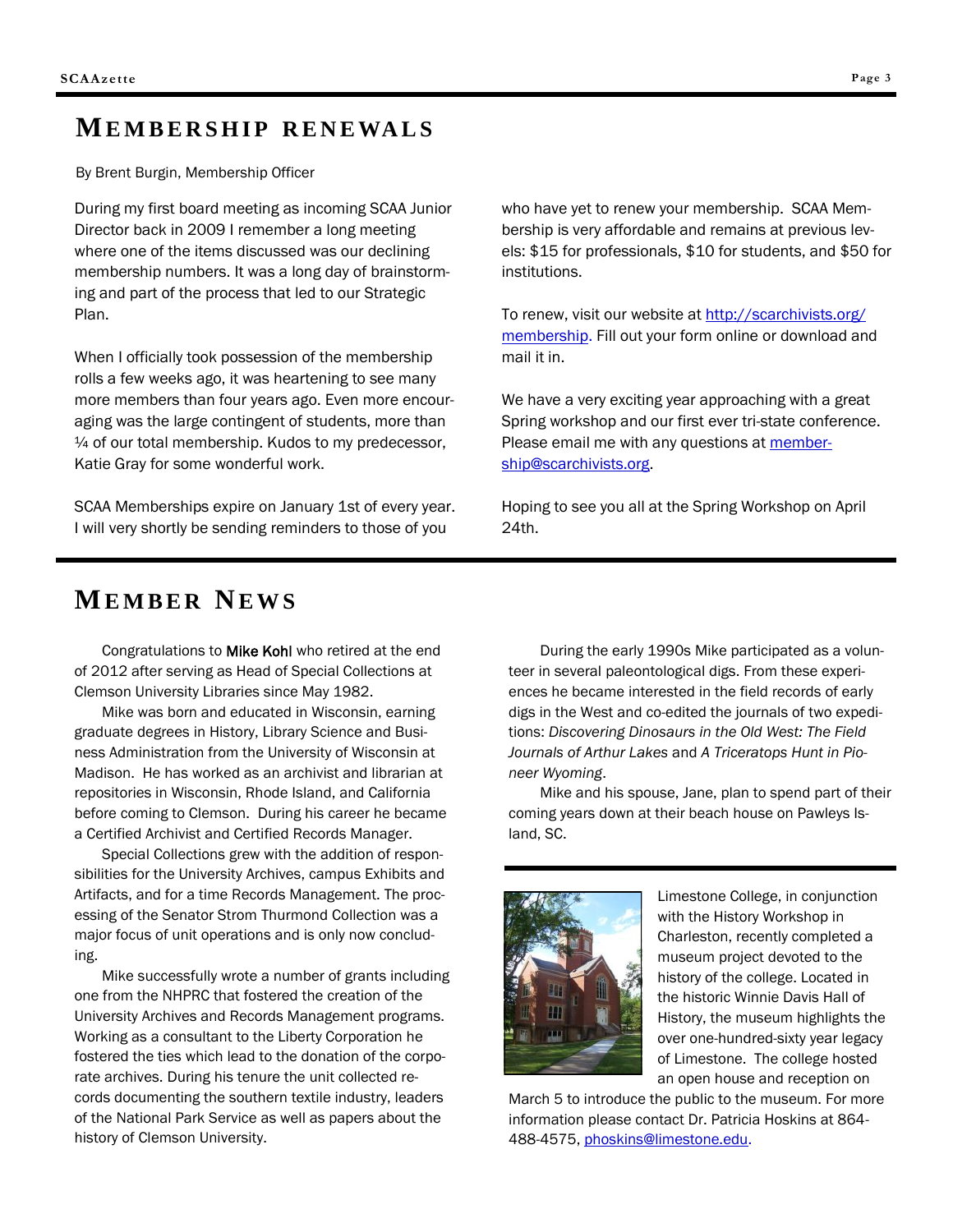### **PHOTOS FROM THE SCAA 2012 FALL MEETING**

The fall meeting of SCAA was held on Thursday, October 4 at the Ernest F. Hollings Special Collections Library, University of South Carolina. The theme was *Thinking Outside the Archival Box: Expanding our Reach to Underserved and Underrepresented Groups*.





*The Presidents Award went to (L) Dorothy Walker, SCAA President, presented by (R) Beth Bilderback, SCAA Vice President/President-Elect.*

Brooke Fox received the 2012 SCAA Archivist of the Year Award. She has served on the SCAA Board as Director and was instrumental in organizing speakers, programming, and session themes for archival meetings in Georgia, North Carolina, and Columbia. Perhaps most of all, Brooke has served consistently and willingly to help out when other board members have had to relocate for jobs or school. She is

*Speaking about Native American Collections at USC Lancaster were (L to R) Brent Burgin, Native American Studies Archive, USC Lancaster; Christopher Judge, Native American Studies, USC Lancaster.*



*Speaking about GLBTQ Collections at USC were (L to R) Jeffrey Makala, Irvin Department of Rare Books and Special Collections, Ernest F. Hollings Library; Henry Fulmer, Curator of Manuscripts, South Caroliniana Library; Ed Madden Jr., PhD, Department of English and Women's and Gender Studies.*

also an innovator and exemplary archivist outside the realm of SCAA. As University Archivist at the Medical University of South Carolina, Brooke has established a solid oral history program, developed both traditional and web based exhibits, and is involved in internal institutional endeavors to collect and preserve the history of the university.



*Brooke Fox SCAA Archivist of the Year*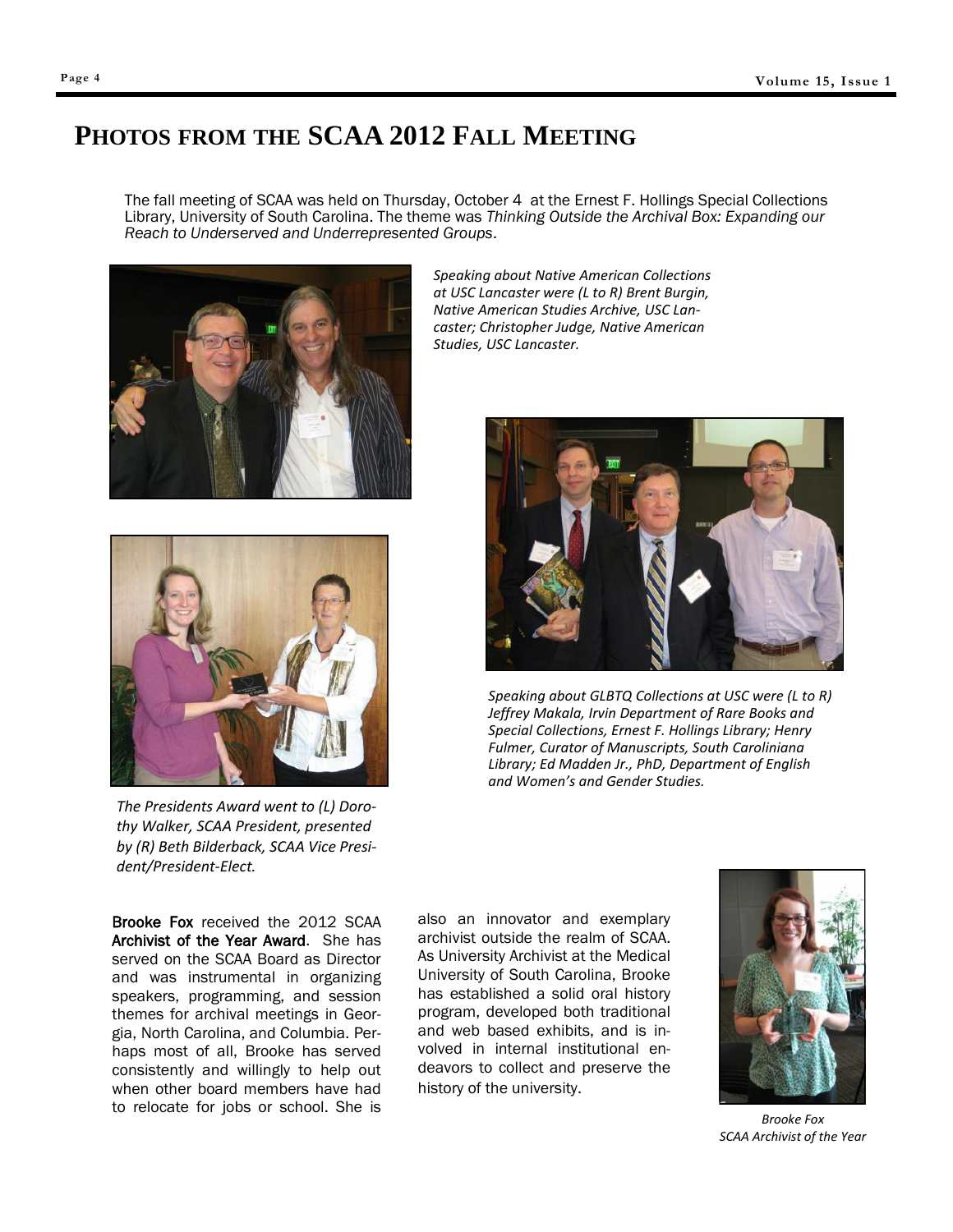### **CAREER ACHIEVEMENT AWARD**

Marie Ferrara received the 2012 SCAA Career Achievement Award. She has spent 35 years promoting archives and preservation in South Carolina. Her career began as Assistant Archivist for the City of Charleston, where she brought order out of chaos. She created the first systemized finding aid for these records, found antebellum records scattered throughout the city and drafted descriptions of the records series and histories of various defunct city departments that scholars still use to this day. From the City Marie moved



to the County of Charleston as Archivist and Records Manager, again professionalizing an archives and records management center.

In 1998, Marie became Head of Special Collections at the libraries of the College of Charleston, once more creating a professional archives where one had not existed before. She has overseen exponential growth in the archives, while mentoring scores of students, some of whom have become library and archival professionals due to her inspiration. With key support from her, Special Collections at the College has become a leader in its field and has developed such important programs as the Lowcountry Digital Library, which provides support and a platform for the digital preservation and access of important records in archives and libraries throughout the lowcountry.

This, however, is only half of the story.

A certified archivist and a certified records manager, Marie was one of the founders and key supporters of Charleston Archives, Libraries and Museums (CALM) and Palmetto Archives Libraries and Museums Council on Preservation (PALMCOP). She has led both organizations as an officer and has in her own personal time taught dozens of workshops on disaster preparedness, book repair, phase box construction and other similar topics throughout the state. It is not overstating the case to say that many professionals in the state owe all the training they have in archival preservation to Marie. She is also a founding member of SCAA and has shared her knowledge with its members over the years.

Her willingness to share her knowledge, expertise and time is without equal. Marie spends much of her free time

assisting small repositories and individuals with large family collections throughout the state. There is a huge body of South Carolina's history still in private hands, and she has been instrumental in recognizing their significance, and working toward their organization, preservation, and dissemination of the information they contain. In addition to physically doing the work, Marie makes herself available as a mentor and sounding board for the archival community and the public. As a bookbinder and preservation consultant, she has restored countless artifacts for South Carolina organizations and institutions and many that are still in private hands, which would otherwise have been lost. All of this has been done on a volunteer basis.

Through her involvement with archival and preservation organizations, through her personal mentorship of other archivists and librarians around the state, through her exceptional leadership of three archival programs (city, county and state), and through her selfless giving of time and energy in educating others, Marie has demonstrated dedication and zeal to her profession and her state that few can match. As she has recently retired from the College of Charleston, there is no better time for this well-earned accolade to come her way than now.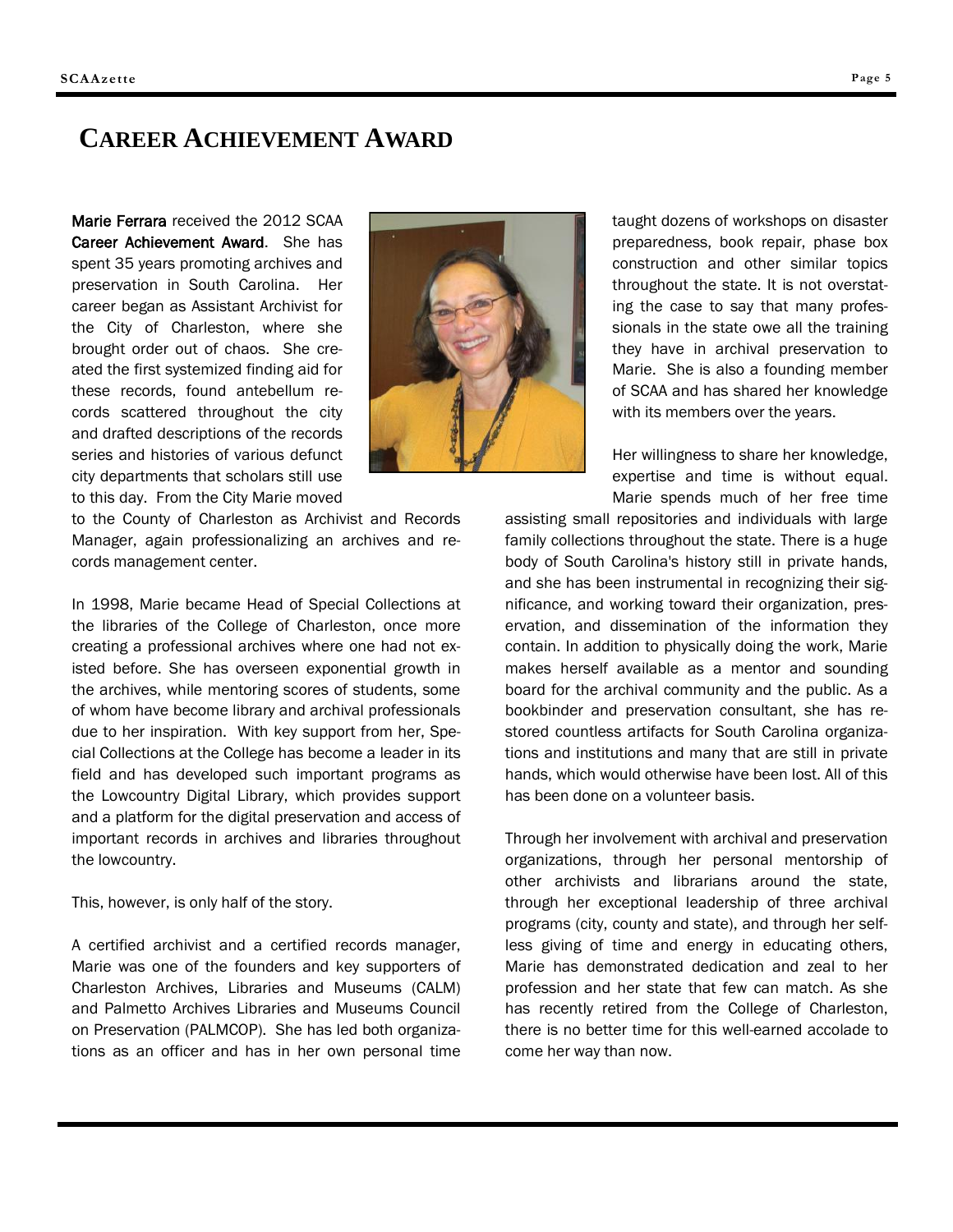### **MEET THE NEW BOARD MEMBERS**

Mary Jo Fairchild is the new SCAA VP/President-Elect. Mary Jo is the Senior Archivist at the S.C. Historical Society, overseeing archival operations and working with patrons in the library. A native of West Virginia, Mary Jo moved to Charleston in order to attend college. After receiving bachelor's degrees in

anthropology and history, both from the College of Charleston, Mary Jo began working at the Society in 2007 while she was completing her M.A. in history from the joint program at the College of Charleston and The Citadel. Mary Jo is accredited by the Academy of Certified Archivists and will receive her MLIS from the University of South Carolina in the spring of 2013.



Ashley Burdett is a new SCAA Director. She graduated from the College of Charleston in 1997 with a B.S. in Psychology and a B.A. in History. Ashley then earned an MLIS. at USC in May of 2011. She worked for the Charleston County Records Management for five and a half years and is currently at the Col-

lege of Charleston as a Reference Librarian.



Andrea L'Hommedieu is the new SCAA Treasurer. She is the Oral Historian at the South Caroliniana Library, USC. A librarian and oral historian, Andrea formerly served as Director of the George J. Mitchell Oral History Project at Bowdoin College and Oral Historian for the Edmund S. Muskie Oral History Project at Bates Col-

lege, both winning national awards in 2012 and 2008, respectively. She's also lead several community-based oral history projects with mill workers, shoe workers and

brick makers. She has extensive knowledge of children's literature, and has served on the Lupine Award Committee.



Brent Burgin is the new SCAA Membership Officer. After a long, successful, yet unrewarding career in hotel operations and sales, Brent Burgin went back to college, and in a seven year period received a BA, MLIS and a Certificate of Graduate Study with an archives and re-

cords management concentration, all from the USC. The past five years have been spent as Director of the Native American Studies Archive at USC Lancaster, processing South Carolina's largest grouping of Native American materials. Brent is also currently developing a University Archives for the University of South Carolina Lancaster, now in their 53rd year of operation. He is an active member of the Katawba Valley Land Trust (KVLT), Lancaster County Historical Society, Palmetto Archives, Libraries, and Museum Council on Preservation (PALMCOP), and the Archaeological Society of South Carolina (ASSC). Brent is also an avid hiker and kayaker and when not in the archive is often on the water or in the woods.



Marleigh Chiles is the new liaison for the Archival Students Guild at USC. A Columbia native, Marleigh graduated with a B.A. - Political Science from Furman University and then moved to Miami, FL to work for a Fortune 500 in project management. A biblio-

phile and novice writer, she realized she had missed her calling and returned home for library school. Marleigh is in her second year of school, and is president of the Archival Student Guild. Her interests include all elements of preservation/conservation, oral history, and with advocacy/access issues.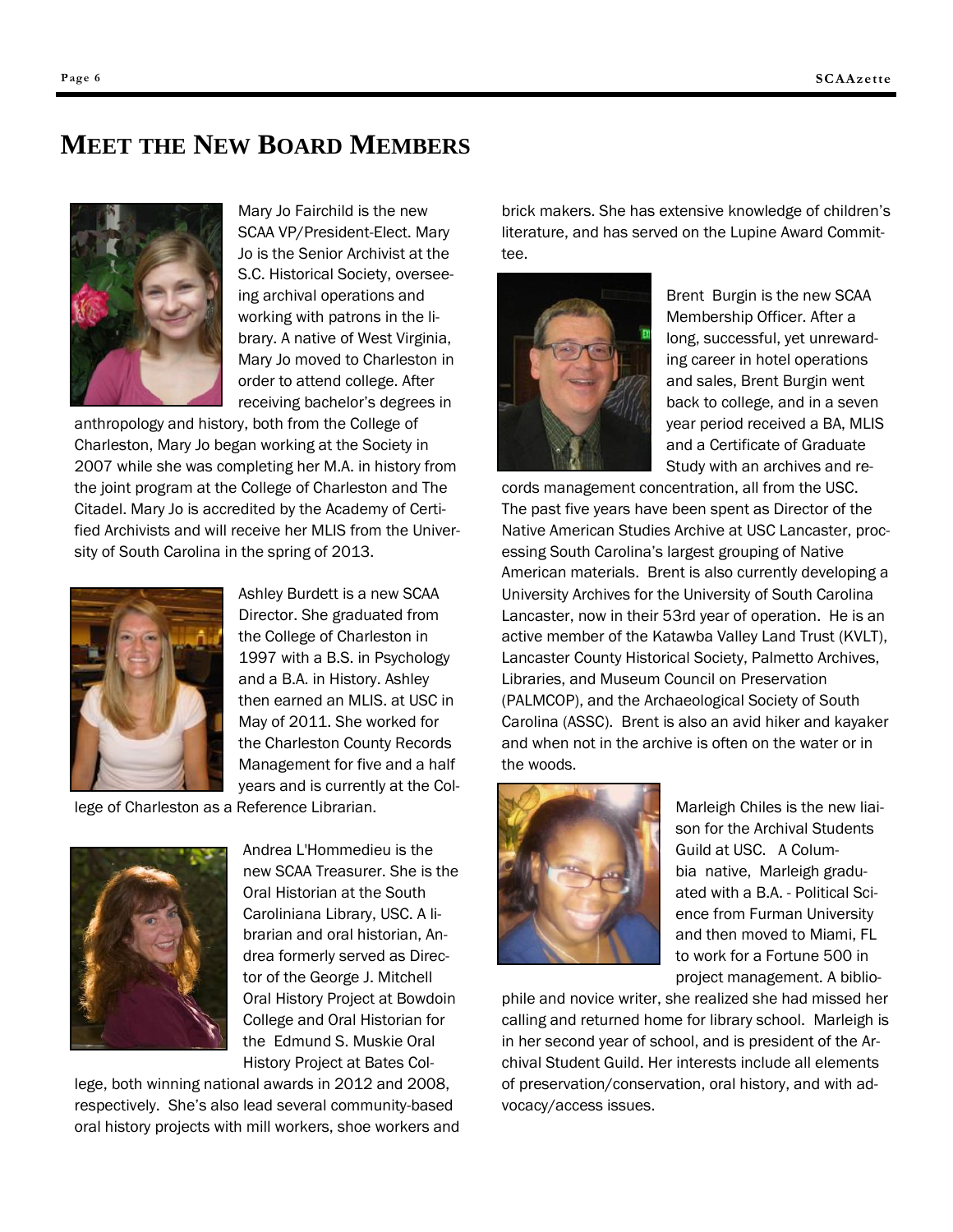### **Tri-State Fall Conference**

### **October 17-18, 2013**



### **PREPARED IN MIND AND RESOURCES: Collaboration, Relevance, and the Re-Imagined Archives**

By Ashley Burdett (SCAA), Traci Drummond (SGA), Jennifer Motszko (SNCA)

The Tri-State Program Committee, made up of members of the Society of North Carolina Archivists (SNCA), the South Carolina Archival Association (SCAA), and the Society of Georgia Archivists (SGA), invite you to attend the 2013 joint annual meeting, to be held at Furman University's Younts Conference Center in Greenville, South Carolina, October 17-18, 2013. The call for presentations will go out on April 1 and the call for posters will go out May 1. Workshops will be held on October 16.

Prepared in Mind and Resources (*Animis Opibusque Paration* on the South Carolina state seal) reflects the work of archivists, who often have to balance the theoretical and practical aspects of the profession. For the 2013 annual meeting, the Tri-State Program Committee sees these cornerstones of our work – theory and practice – through the following lenses:

- Collaboration. We are more than the sum of our parts. What can we achieve working with each other, with non-archives professionals in our own and other cultural institutions, with historians (including those in the public and oral history fields), with researchers and other stakeholders who benefit from our work?
- Relevance. Taking into account changes in technology, budget cuts, and how archives are being used (and by whom), how do we remain relevant? Continuing education, outreach, advocacy, and diversity all have a role to play.
- The Re-Imagined Archives. As we break away from stereotypes and make our rich collections more and more accessible through the Internet, we ask: How has theory and practice changed? How have our users changed? And who is being represented in our collections that may not have been previously (or should be if not)?

Please direct questions to either of the Tri-State Program Committee co-chairs. We hope to see you in October!



**Furman University, Greenville, S.C.**



**Younts Conference Center Furman University**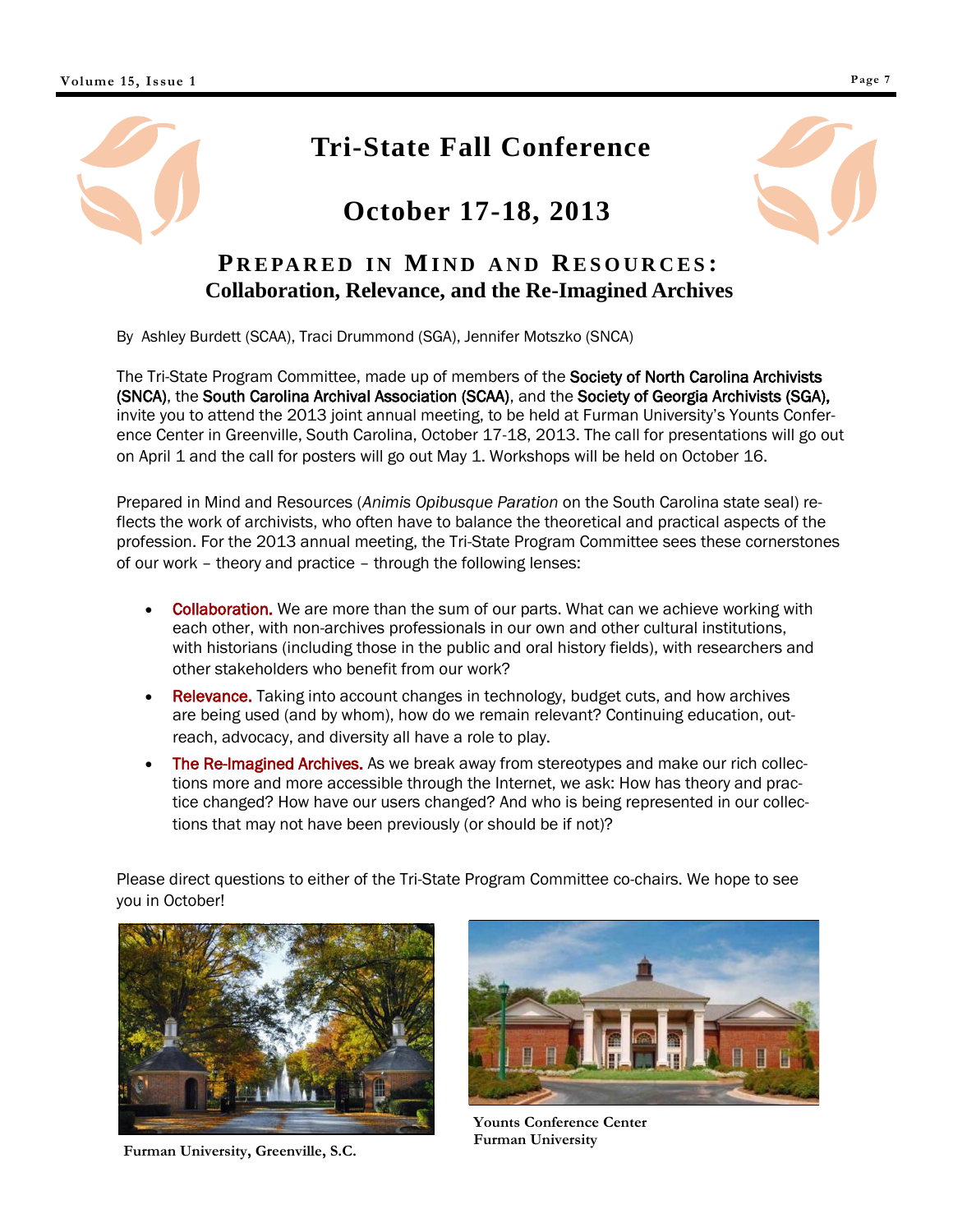### **ACROSS THE SAVANNAH RIVER** NEWS AND NOTES FROM YOUR GEORGIA NEIGHBORS

By Carol Waggoner-Angleton

Well neighbors, like us you are probably slogging through the flu season. "La crud" is visiting libraries and archives all over the state, but we carry on looking forward to spring and sustained by good news about archives.

Thanks to the Friends of Georgia Archives and History who spearheaded an advocacy campaign to save the Georgia Archives and improve its funding situation. As always, the best place to look for updates is the **Friends** [of Georgia Archives and History website.](http://www.fogah.org/) The latest news: The Georgia Senate voted 21 March 2013, 46 to 0 on HB 287 to transfer the Georgia Archives to the Board of Regents. As you recall earlier this month the bill passed the House 170 to 0. This means the bill is now going to the Governor for his signature, and the transfer will be in effect on 1 July 2013.

A working group formed to handle the transition of the Archives from the Secretary of State's office to the University System and to safeguard the interests of the Archives includes:

- Dr. Tim Hynes, president of Clayton State University, chair of the working group
- Dianne Cannestra, member, Friends of the Georgia Archives & History
- Lorene Flanders, library director, University of West Georgia
- Dr. Toby Graham, deputy university librarian and head of the Hargrett Library, UGA
- Dr. Catherine Oglesby, professor of history, Valdosta State University
- Richard Pearce-Moses, professor and director of the archival studies program, Clayton State **University**
- Merryll Penson, executive director of Library Services, University System of Georgia
- Dr. William Potter, university librarian and associate provost, the University of Georgia
- Dr. Lamar Veatch, executive director of the Georgia Public Library Service

All of us wish the working group success in their important task.

Christine Wiseman and Tina Seetoo, formerly on staff at the Georgia Archives, have secured new positions. Christine is now with the Robert W. Woodruff Library of the

Atlanta University Center, as the Head of the Digital Services Unit and Tina is with the Delta Airlines Archives in Atlanta as the Archives Associate.

The Digital Library of Georgia has received a \$350,000 grant to take part in an initiative with the Digital Public Library of America; a groundbreaking project to make our country's local archives digital, searchable, and freely accessible. DLG Director Toby Graham feels "this project will allow us to issue a call for nominations from libraries and archives and other institutions around the state to add more content to the Digital Library of Georgia, which will serve as a pipeline into the Digital Public Library of America,"

Thanks to Alix Bentrud, Preservation Services Librarian, Lyrasis, for highlighting a useful resource. The National Archives, in partnership with the Society of American Ar-chivists, has launched the "[Resources for Volunteer Pro](http://www2.archivists.org/sites/all/files/Resources-for-Volunteers_Final.pdf)[grams in Archives."](http://www2.archivists.org/sites/all/files/Resources-for-Volunteers_Final.pdf) This free online resource lists dozens of ongoing volunteer activities at archival facilities nationwide. The volunteer programs highlighted in this document provide guidance for archival institutions that plan to remodel an existing program or to launch a brand -new program. It includes volunteer management tools such as sample applications, hand-books, emergency contact forms, and job descriptions. It is geared for archives of all sizes.

Lastly, the consolidation efforts of the Georgia University System were finalized on January 8, 2013. Renee Sharrock, Historical Collections and Archives and Carol Waggoner-Angleton, Reese Library Special Collections and Institutional Archives report they have "moved" to Georgia Regents University and others will be "moving" to their new organizations as well. Keep an eye on the addresses of your Georgia neighbors in the University System and make those address changes so we don't lose touch!

So folks, once "La Crud" has come and gone, let's be sure to visit each other and talk shop across the Savannah River!